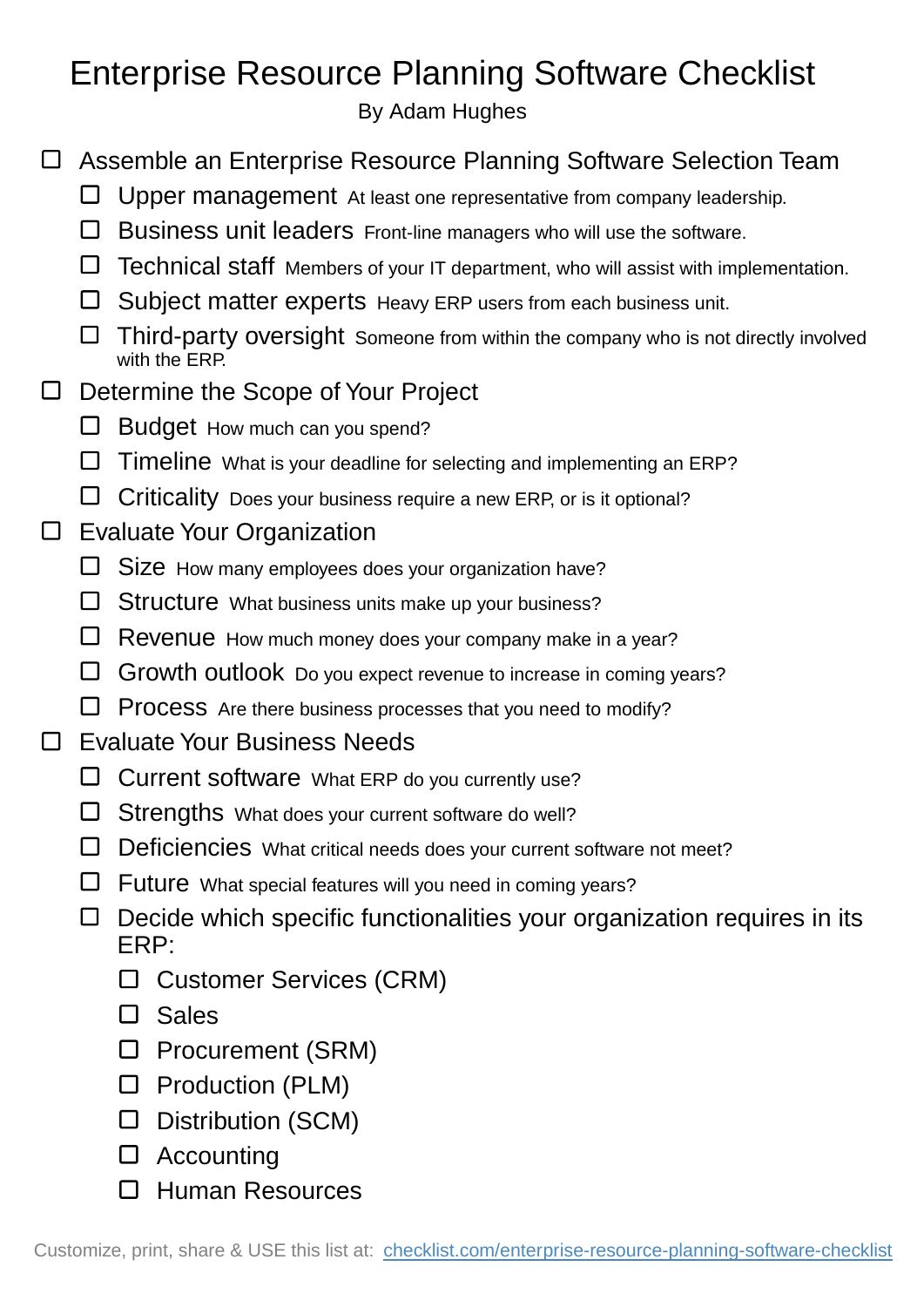- □ Governance
- $\square$  Business Intelligence
- Asset Management
- □ e-Commerce
- Customer Services (CRM)
- $\Box$  Sales
- □ Procurement (SRM)
- $\square$  Production (PLM)
- Distribution (SCM)
- □ Accounting
- Human Resources
- Governance
- $\square$  Business Intelligence
- Asset Management
- □ e-Commerce
- □ Evaluate Your Software Users
	- User base How many people will be using the enterprise resource planning software?
	- $\Box$  Tech savvy Will your staff require extensive training?
	- $\Box$  Transparency Will upper management be using the software?
	- $\Box$  Reporting What level of data access will your users need?
- □ User base How many people will be using the enterprise resource planning software?
- Tech savvy Will your staff require extensive training?
- $\Box$  Transparency Will upper management be using the software?
- □ Reporting What level of data access will your users need?
- Evaluate Potential Enterprise Resource Planning Software Solutions
	- $\square$  Initial cost How much will the software and licenses cost?
	- $\Box$  Training How much does it cost and how is it delivered?
	- $\square$  Expandability Can you add users without incurring additional costs?
	- Technology Is the software hosted, or does your company need servers and IT staff?
	- $\Box$  Update path Does the license include all available updates?
	- $\Box$  Reporting Does the software provide the reporting you need?
	- $\square$  Integration Can the software work with other applications?
	- □ Workflow Will you need to change the way you do business to fit the software?